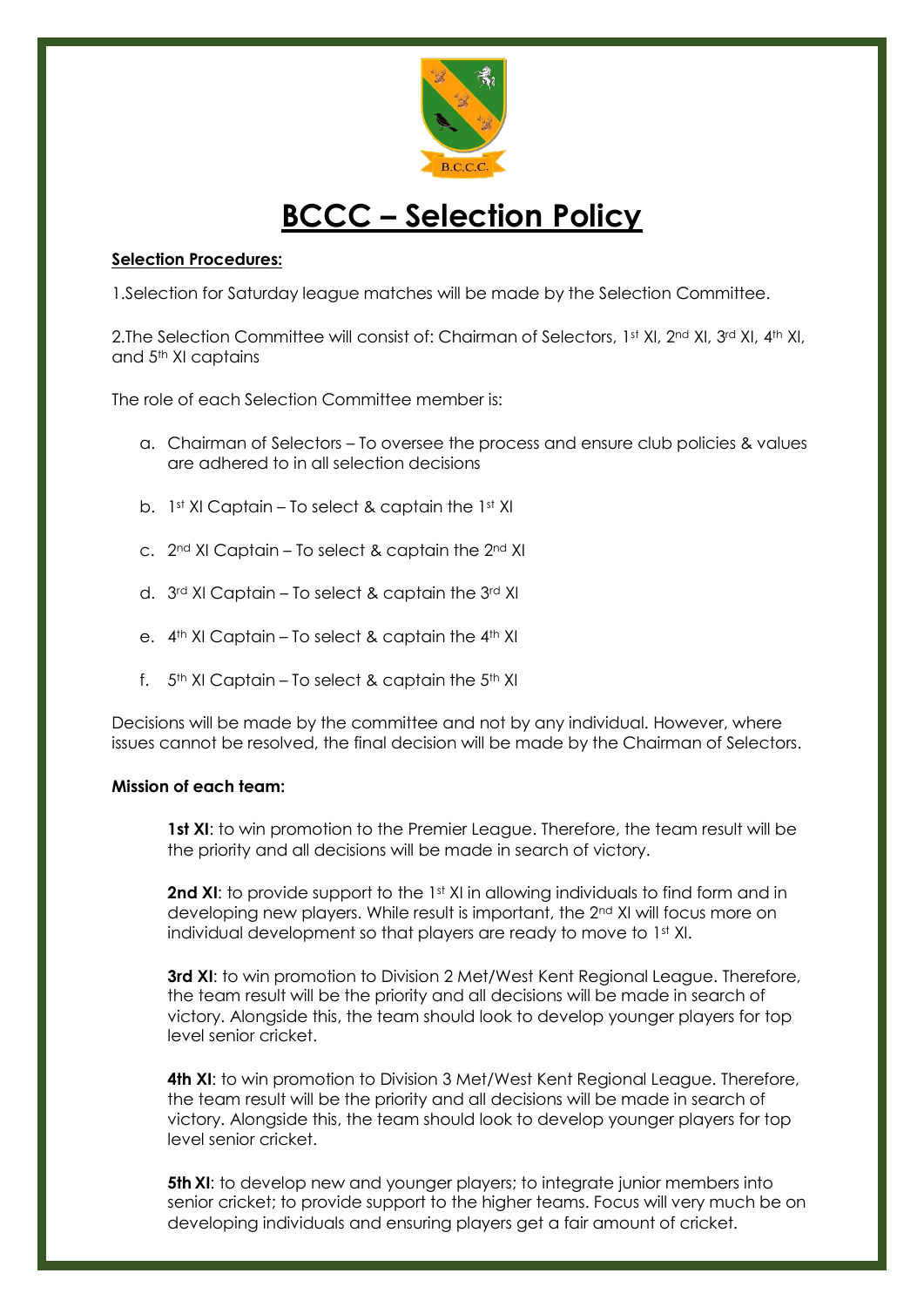

In order to ensure that tougher decisions in team selections are made efficiently, each team will have the three following criteria, with ranging importance:

**Play to Win** – select players that are best suited to win each game

**Player Development** – select players with a view to encourage development and allow for a greater run in sides if form drops.

**Participation**– select players for the fun and love of the game, ensuring players get the opportunity to play as frequently as possible.

Teams will use these selection criteria in the following order with regard to their missions:

| 1sts                  | 2 <sub>nds</sub>      | <b>3rds</b>           | 4ths                  | <b>5ths</b>           |
|-----------------------|-----------------------|-----------------------|-----------------------|-----------------------|
| Play to Win           | Player<br>Development | Play to Win           | Player<br>Development | Participation         |
| Player<br>Development | Play to Win           | Player<br>Development | Play to Win           | Player<br>Development |
| Participation         | Participation         | Participation         | Participation         | Play to Win           |

4. Decisions will be made primarily for the benefit of the club and success teams missions. After this, the selection committee will seek to look after the needs of its individual playing members.

5. Every attempt will be made by the club to accommodate the desires of individuals. However, players are asked to support the missions of the club and each team and understand that their personal desires may, at times, be secondary to the fulfilment of these missions.

6. The Selection Committee will only select players registered with the relevant league and where applicable is obliged adhere to league rules regarding the amount of matches a member has played in higher teams

7. Should players have an issue with selection, in the first instance, they should speak to the captain of the team for whom they are selected. If an issue remains, they should contact the Chairman of Selectors.

8. Selection meetings will be held on the Tuesday evening prior to a Saturday fixture. Where it is impossible to meet, selection will be done via Zoom or telephone.

9.In accordance with missions, club policy will be to select the strongest 1st XI available, followed by the 2nd XI, 3rd XI and so on. Consideration will be given to: known ability, performances in competitive cricket and at training, conduct, attitude and player development.